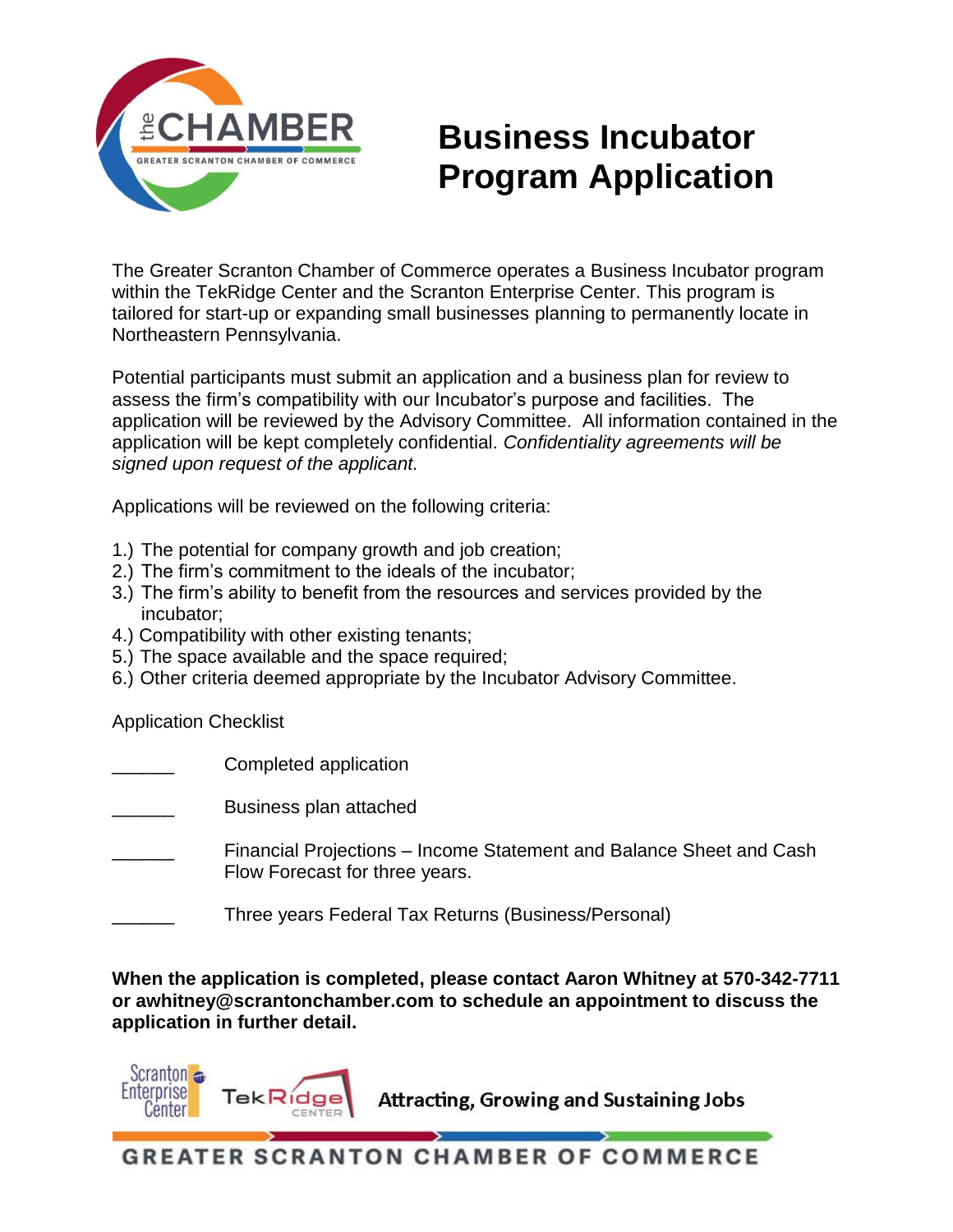### **I. Applicant Information**

**Please print or type clearly and neatly. The application must be completed in its entirety before it can be processed. A copy of your social security card and driver's license must be attached upon submission of this application. Do not send originals.** 

## **II. Business Information**

| Date Business Was Formed:            |                                                                                                                                                                                                                                        |  |
|--------------------------------------|----------------------------------------------------------------------------------------------------------------------------------------------------------------------------------------------------------------------------------------|--|
| Type of Business<br>(Check One)      | [ ] Proprietorship [ ] General Partnership<br>[ ] Corporation [ ] Limited Partnership                                                                                                                                                  |  |
| <b>Business Stage</b><br>(Check One) | ] Concept – business plan started, market defined<br>[ ] Start-up – business plan completed, developing<br>Product/service<br>[ ] Expanding – business is looking to expand its operations                                             |  |
|                                      | If the business is a partnership, provide names of all general partners. Please include<br>social security numbers and percentage of ownership. If business partner is silent,<br>please identify their specific business affiliation: |  |

| Name | Address | <b>SS Number</b> | % of Ownership |
|------|---------|------------------|----------------|
|      |         |                  |                |
|      |         |                  |                |
|      |         |                  |                |

If the business is a corporation, please provide the date of incorporation and names of Officers. Please include the business E.I.N number. Please attach a copy of the Board of Directors with their business affiliations: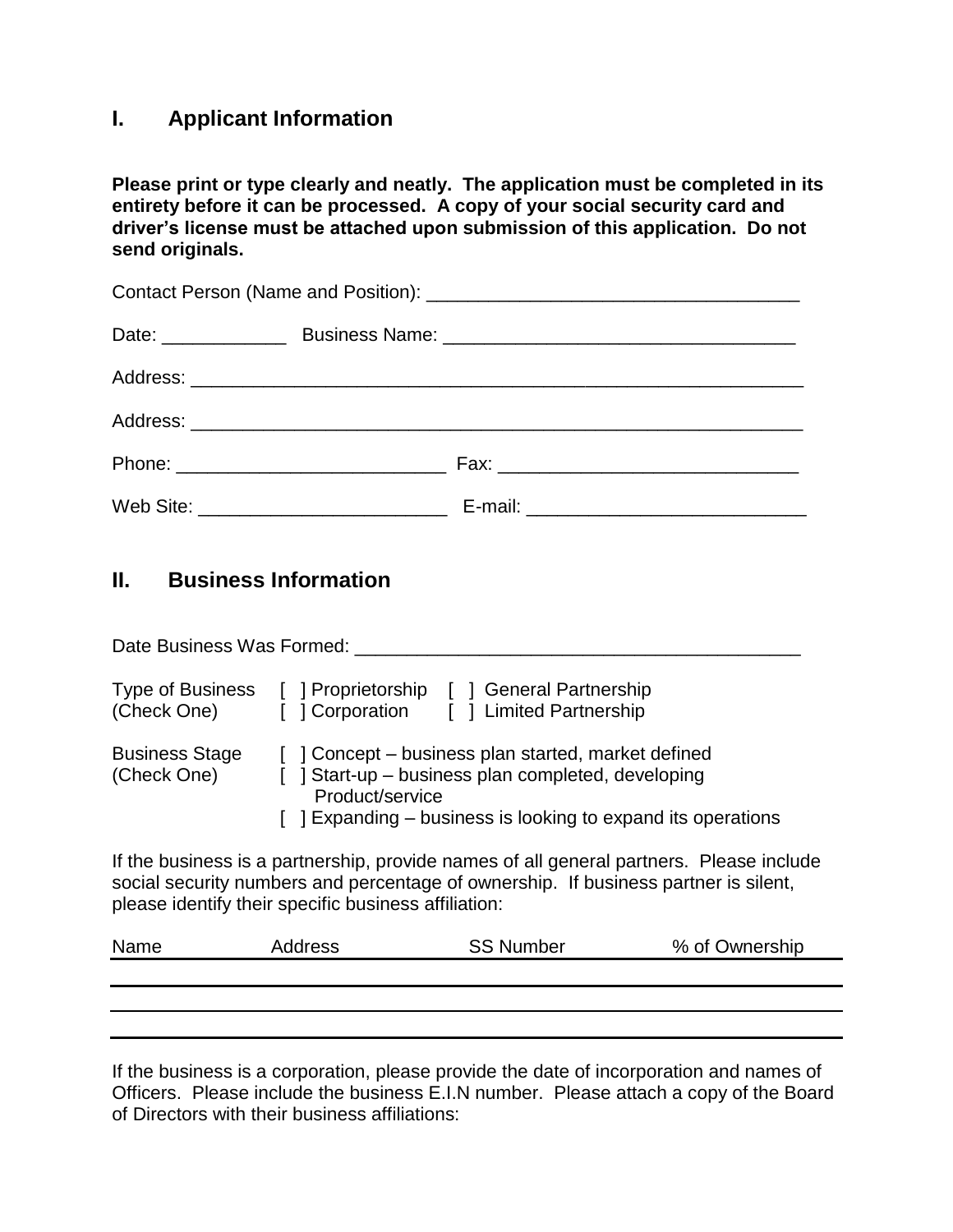Please identify key management staff for the business (attach a full resume of each) and their position/title:

NAME POSITION/TITLE

Please provide names of the accountant and legal counsel for this business:

NAME NET RESERVE THE PHONE NUMBER

**Please attach financial statements to this application from business owners and any individuals that are guarantying loans relating to the program participation.** 

|                                                                    |                             | Bank Name Acct. # | <b>Balance</b> |
|--------------------------------------------------------------------|-----------------------------|-------------------|----------------|
|                                                                    |                             |                   |                |
|                                                                    |                             |                   |                |
| III. Occupancy Information                                         |                             |                   |                |
|                                                                    |                             |                   |                |
| Currently occupying: ___________ Rent space in commercial facility |                             |                   |                |
|                                                                    | Space at personal residence |                   |                |
|                                                                    |                             |                   |                |
| What are your approximate current space requirements?              |                             |                   |                |
| <u>__________________</u> 348-850 square feet                      |                             |                   |                |
| $850 + square feet$                                                |                             |                   |                |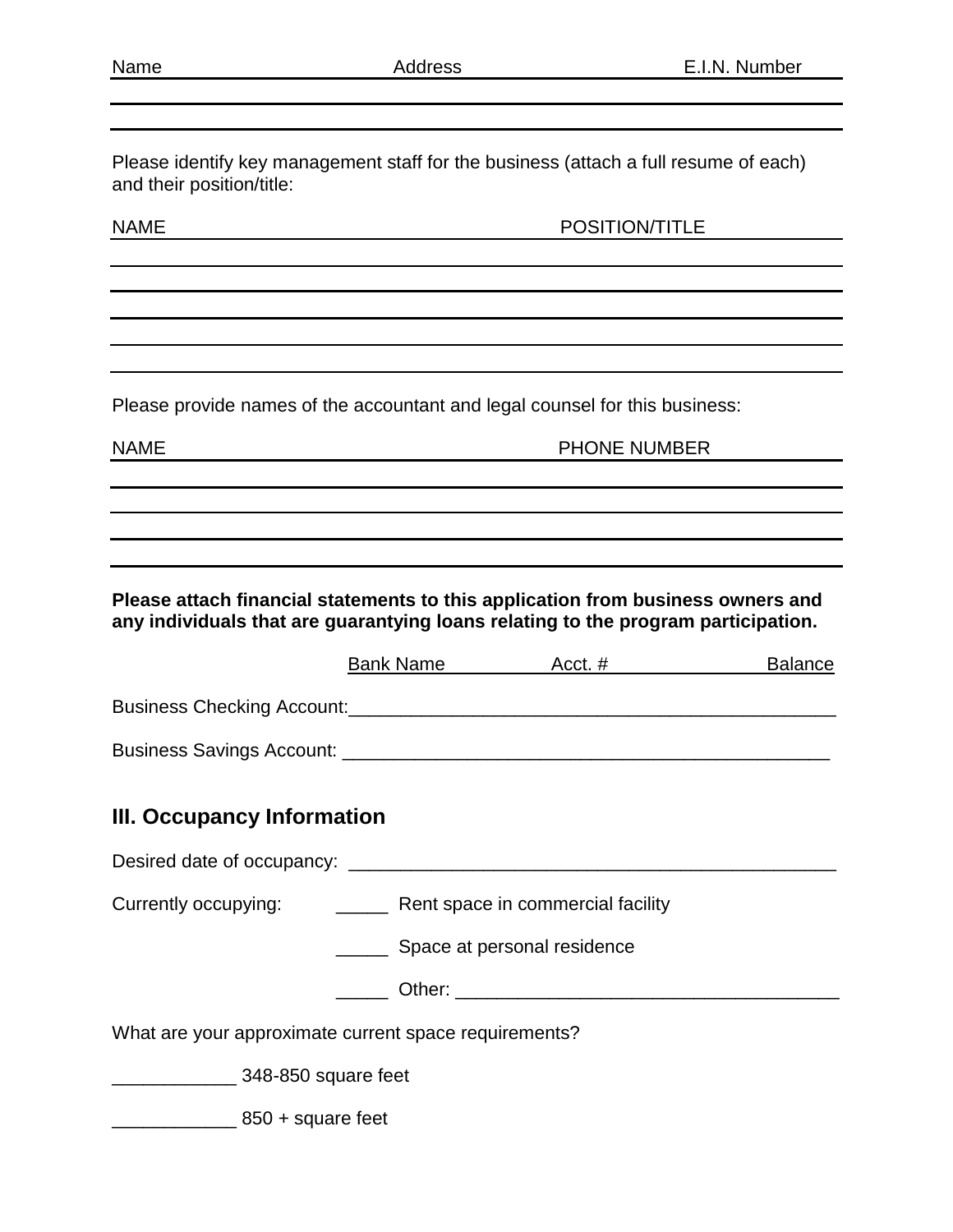The minimum space available to incubator tenants is approximately 424 square feet. Outline your projected total space requirements for the first year in the Business Incubator: \_\_\_\_\_\_\_\_\_\_ square feet

Do you anticipate that these needs will change in years two and three? Is so, how:\_\_\_\_\_\_\_\_\_\_\_\_\_\_\_\_\_\_\_\_\_\_\_\_\_\_\_\_\_\_\_\_\_\_\_\_\_\_\_\_\_\_\_\_\_\_\_\_\_\_\_\_\_\_\_\_\_\_\_\_

Do you have any special utility or security requirements? If yes, please explain:

\_\_\_\_\_\_\_\_\_\_\_\_\_\_\_\_\_\_\_\_\_\_\_\_\_\_\_\_\_\_\_\_\_\_\_\_\_\_\_\_\_\_\_\_\_\_\_\_\_\_\_\_\_\_\_\_\_\_\_\_\_\_\_\_\_\_\_\_\_\_

What are your anticipated operating hours? \_\_\_\_\_\_\_\_\_\_\_\_\_\_\_\_\_\_\_\_\_\_\_\_\_\_\_\_\_\_\_\_\_\_\_

### **IV. The Business Plan**

A business plan is required to submit this application. If assistance or services are needed, please contact the University of Scranton Small Business Development Center at 570-941-7588.

Please provide an executive summary of your business plan. Outline at least the following: products/services offered, market niche or market served and market strategy and competition:

\_\_\_\_\_\_\_\_\_\_\_\_\_\_\_\_\_\_\_\_\_\_\_\_\_\_\_\_\_\_\_\_\_\_\_\_\_\_\_\_\_\_\_\_\_\_\_\_\_\_\_\_\_\_\_\_\_\_\_\_\_\_\_\_\_\_\_\_\_\_

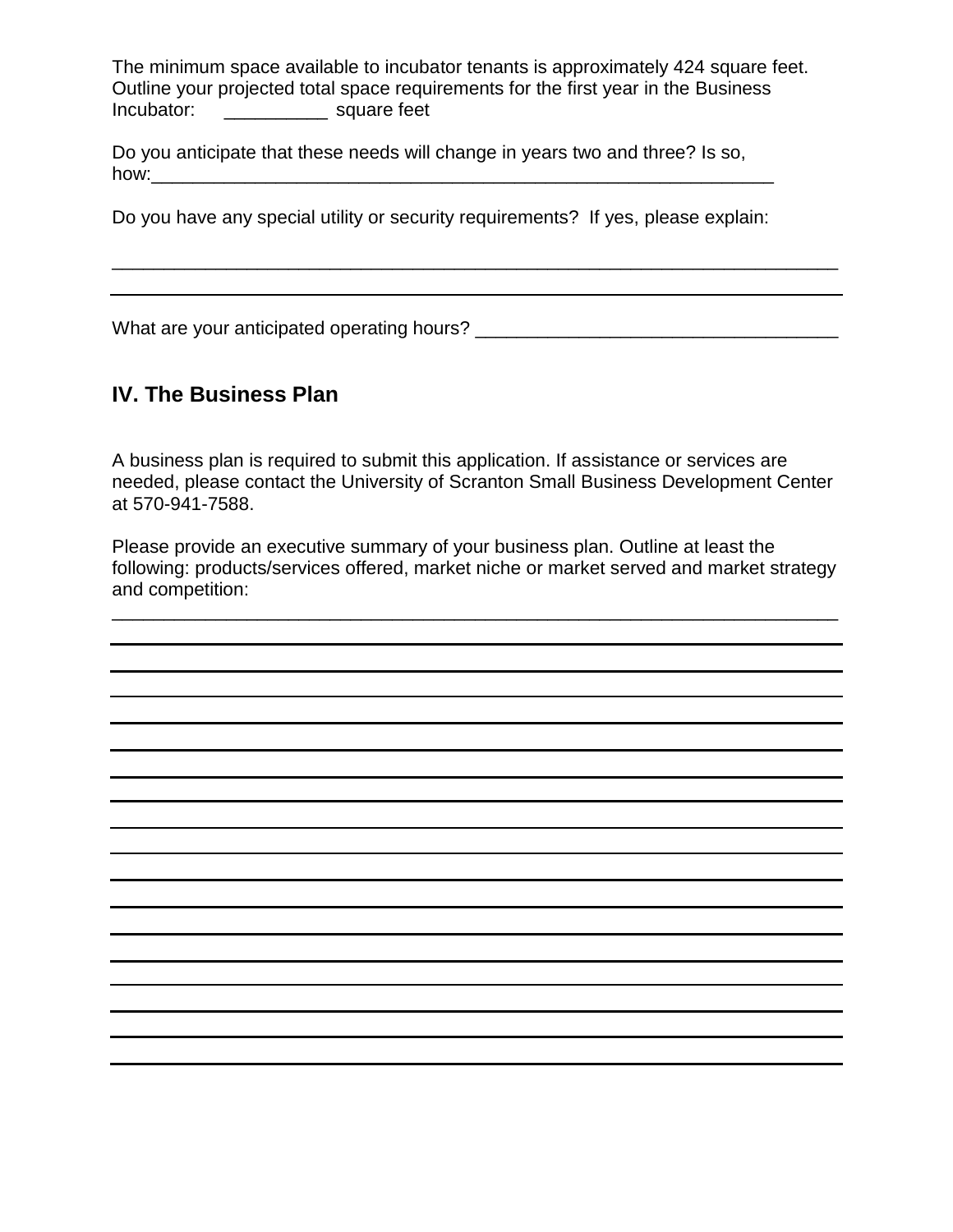## **V. Business Growth Projections:**

| Current number of employees:                                                                                                                                 |                                                                                          |
|--------------------------------------------------------------------------------------------------------------------------------------------------------------|------------------------------------------------------------------------------------------|
| Full-time: ___________________________________                                                                                                               |                                                                                          |
| time):                                                                                                                                                       | Projected number of employees in the next 12 months (please indicate part-time vs. full- |
| Full-time: __________________________________                                                                                                                |                                                                                          |
|                                                                                                                                                              |                                                                                          |
|                                                                                                                                                              |                                                                                          |
| Briefly describe new capital needs for the near future. If more space is needed, please<br>attach separate sheet of paper to this application:               |                                                                                          |
| Start-up Capital<br>____________ Working Capital<br><b>Equipment Lease and Purchase</b>                                                                      |                                                                                          |
|                                                                                                                                                              |                                                                                          |
| Briefly describe need for additional capital in the next 2-3 years. If more space is<br>needed, please attach separate sheet of paper to this application. : |                                                                                          |

- \_\_\_\_\_\_\_\_\_\_ Start-up Capital \_\_\_\_\_\_\_\_\_\_ Working Capital
- \_\_\_\_\_\_\_\_\_\_ Equipment Lease and Purchase

## **VI. Business Incubator Participation**

What types of particular (or specific) assistance do you expect from the business incubator program?

\_\_\_\_\_\_\_\_\_\_\_\_\_\_\_\_\_\_\_\_\_\_\_\_\_\_\_\_\_\_\_\_\_\_\_\_\_\_\_\_\_\_\_\_\_\_\_\_\_\_\_\_\_\_\_\_\_\_\_\_\_\_\_\_\_\_\_\_\_\_ \_\_\_\_\_\_\_\_\_\_\_\_\_\_\_\_\_\_\_\_\_\_\_\_\_\_\_\_\_\_\_\_\_\_\_\_\_\_\_\_\_\_\_\_\_\_\_\_\_\_\_\_\_\_\_\_\_\_\_\_\_\_\_\_\_\_\_\_\_\_

\_\_\_\_\_\_\_\_\_\_\_\_\_\_\_\_\_\_\_\_\_\_\_\_\_\_\_\_\_\_\_\_\_\_\_\_\_\_\_\_\_\_\_\_\_\_\_\_\_\_\_\_\_\_\_\_\_\_\_\_\_\_\_\_\_\_\_\_\_\_

\_\_\_\_\_\_\_\_\_\_\_\_\_\_\_\_\_\_\_\_\_\_\_\_\_\_\_\_\_\_\_\_\_\_\_\_\_\_\_\_\_\_\_\_\_\_\_\_\_\_\_\_\_\_\_\_\_\_\_\_\_\_\_\_\_\_\_\_\_\_ \_\_\_\_\_\_\_\_\_\_\_\_\_\_\_\_\_\_\_\_\_\_\_\_\_\_\_\_\_\_\_\_\_\_\_\_\_\_\_\_\_\_\_\_\_\_\_\_\_\_\_\_\_\_\_\_\_\_\_\_\_\_\_\_\_\_\_\_\_\_ \_\_\_\_\_\_\_\_\_\_\_\_\_\_\_\_\_\_\_\_\_\_\_\_\_\_\_\_\_\_\_\_\_\_\_\_\_\_\_\_\_\_\_\_\_\_\_\_\_\_\_\_\_\_\_\_\_\_\_\_\_\_\_\_\_\_\_\_\_\_ \_\_\_\_\_\_\_\_\_\_\_\_\_\_\_\_\_\_\_\_\_\_\_\_\_\_\_\_\_\_\_\_\_\_\_\_\_\_\_\_\_\_\_\_\_\_\_\_\_\_\_\_\_\_\_\_\_\_\_\_\_\_\_\_\_\_\_\_\_\_ \_\_\_\_\_\_\_\_\_\_\_\_\_\_\_\_\_\_\_\_\_\_\_\_\_\_\_\_\_\_\_\_\_\_\_\_\_\_\_\_\_\_\_\_\_\_\_\_\_\_\_\_\_\_\_\_\_\_\_\_\_\_\_\_\_\_\_\_\_\_

\_\_\_\_\_\_\_\_\_\_\_\_\_\_\_\_\_\_\_\_\_\_\_\_\_\_\_\_\_\_\_\_\_\_\_\_\_\_\_\_\_\_\_\_\_\_\_\_\_\_\_\_\_\_\_\_\_\_\_\_\_\_\_\_\_\_\_\_\_\_